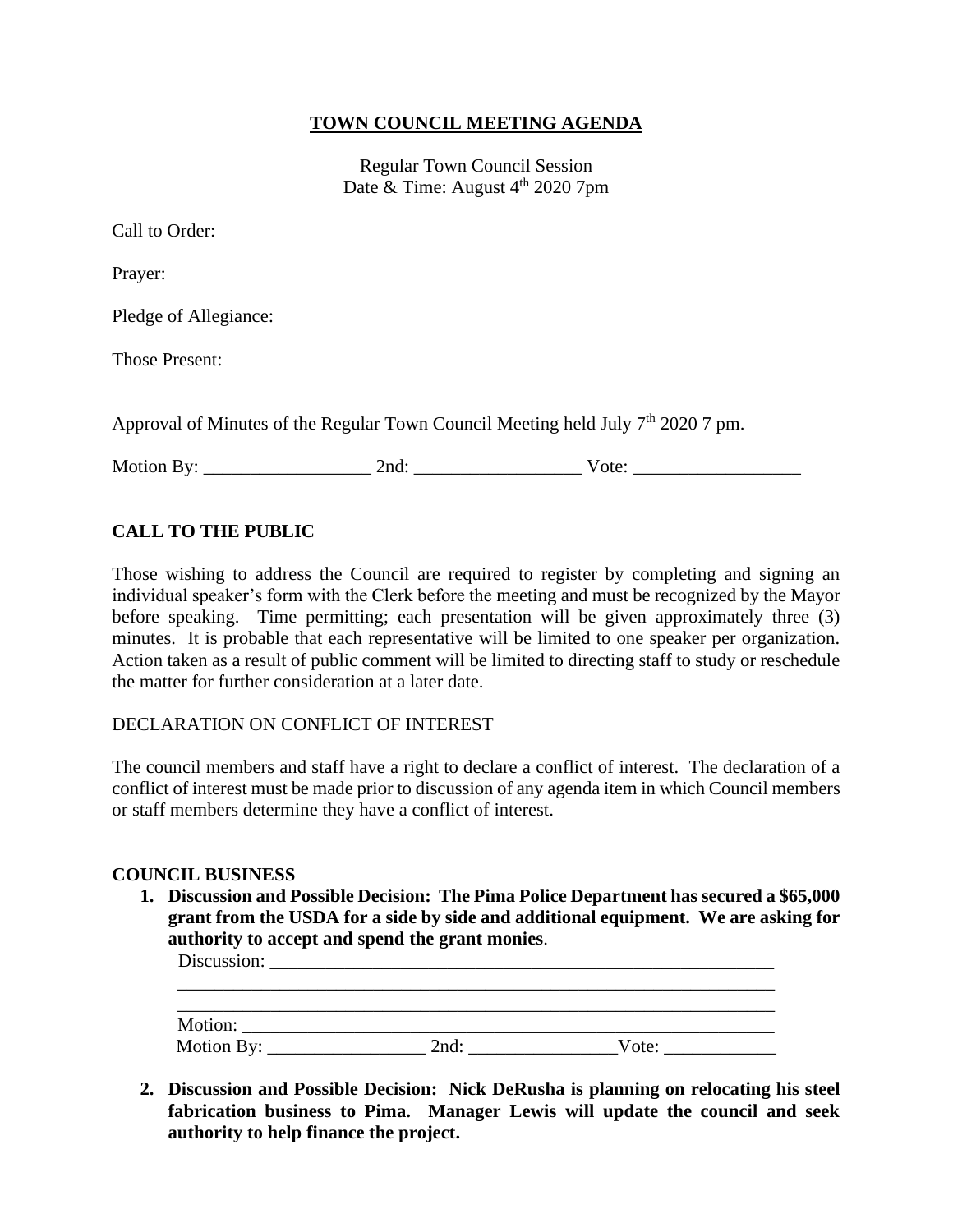|                             | Control. Manager Lewis will provide the IGA for possible renewal. | 3. Discussion and Possible Decision : Graham County services the towns Animal                                                                                                                                                                                            |
|-----------------------------|-------------------------------------------------------------------|--------------------------------------------------------------------------------------------------------------------------------------------------------------------------------------------------------------------------------------------------------------------------|
|                             |                                                                   | and the control of the control of the control of the control of the control of the control of the control of the                                                                                                                                                         |
|                             |                                                                   |                                                                                                                                                                                                                                                                          |
|                             |                                                                   |                                                                                                                                                                                                                                                                          |
|                             |                                                                   |                                                                                                                                                                                                                                                                          |
|                             |                                                                   |                                                                                                                                                                                                                                                                          |
|                             | available for short sale. Manager Lewis will update the Council.  | Discussion and Possible Decision: The Property located at 367 East Hwy 70 is                                                                                                                                                                                             |
|                             |                                                                   |                                                                                                                                                                                                                                                                          |
|                             |                                                                   |                                                                                                                                                                                                                                                                          |
|                             |                                                                   | Discussion and Possible Decision: The Pima School District is in need of a new surface<br>for the bus Loading / unloading area. Manager Lewis is seeking authority to donate<br>the labor portion of the job in order to improve safety for the students.<br>Discussion: |
|                             |                                                                   | ,我们也不会有什么。""我们的人,我们也不会有什么?""我们的人,我们也不会有什么?""我们的人,我们也不会有什么?""我们的人,我们也不会有什么?""我们的人                                                                                                                                                                                         |
|                             |                                                                   |                                                                                                                                                                                                                                                                          |
|                             |                                                                   | Motion: 2 <sup>nd</sup> : Vote: Vote:                                                                                                                                                                                                                                    |
| <b>DEPARTMENT BUSINESS:</b> |                                                                   |                                                                                                                                                                                                                                                                          |
| <b>CITY SERVICES</b>        |                                                                   |                                                                                                                                                                                                                                                                          |
|                             |                                                                   |                                                                                                                                                                                                                                                                          |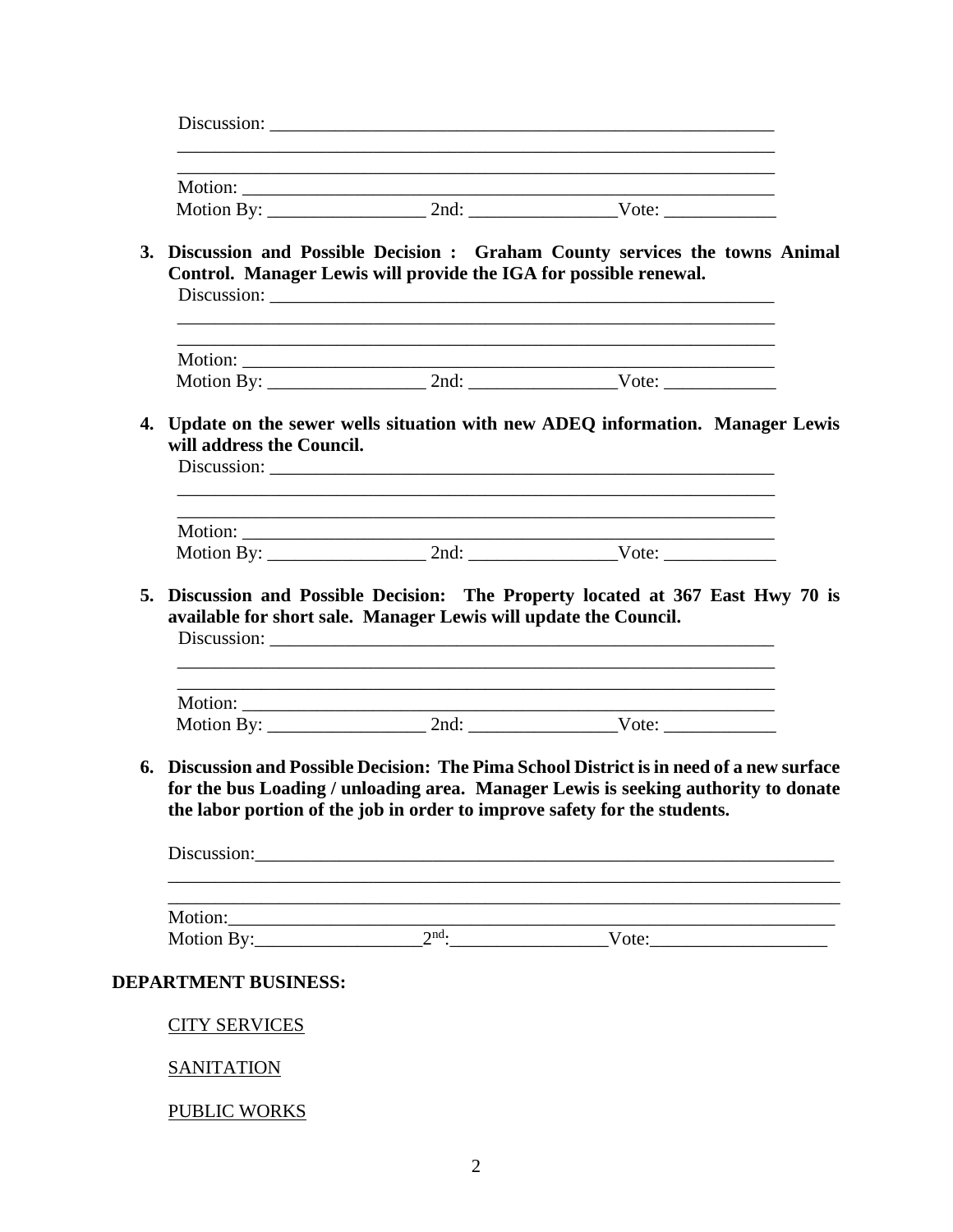## EMERGENCY SERVICES

## PLANNING & ZONING

# **CONSENT AGENDA:**

MANAGER'S REPORT

FINANCIAL REPORT

BUILDING PERMIT REPORT

POLICE ACTIVITY REPORT

LIBRARY REPORT

# **DURING OR AFTER THE TOWN COUNCIL MEETING WHICH BEGINS AT 7pm 08- 04-2020 THE COUNCIL MAY ADJOURN TO EXECUTIVE SESSION**

#### AGENDA:

- 1. Consultation/Discussion with Attorney for legal Advice regarding personnel (A.R.S. 38-431.03A3) (A.R.S. 38-431-03A1)
- 2. Discussion or consultation for advice with Town Attorney (A.R.S. 38-431.03A3)
- 3. Discussion and possible decision concerning personnel, financial and property issues.

#### **POSSIBLE AGENDA ITEMS FOR THE NEXT TOWN COUNCIL MEETING**

Motion to Adjourn: Time:

\*\*\*Section 504 of the Rehabilitation Act & Title II of the Americans with Disabilities Act prohibits discrimination on the basis of disability in public meetings. Individuals with disabilities who need a reasonable accommodation to participate in these meetings, or who require this